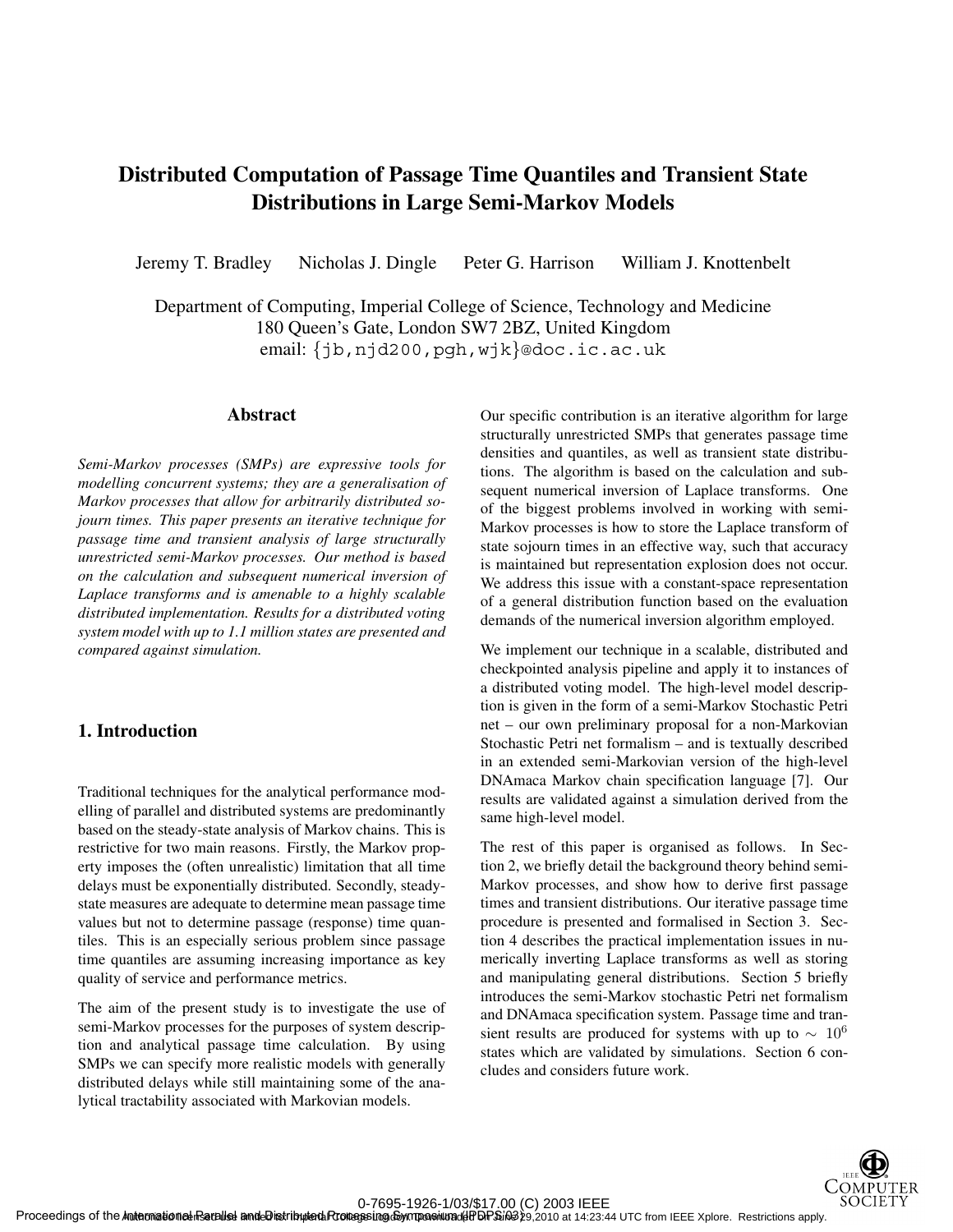## **2. Definitions and Background Theory**

#### **2.1. Semi-Markov Processes**

Consider a Markov renewal process  $\{(X_n, T_n) : n \geq 0\}$ where  $T_n$  is the time of the *n*th transition ( $T_0 = 0$ ) and  $X_n \in S$  is the state at (just after) the *n*th transition. Let the kernel of this process be:

$$
R(n, i, j, t) = \mathbb{P}(X_{n+1} = j, T_{n+1} - T_n \le t | X_n = i)
$$

for  $i, j \in S$ . The continuous time semi-Markov process (SMP),  $\{Z(t), t \geq 0\}$ , defined by the kernel *R*, is related to the Markov renewal process by:

$$
Z(t) = X_{N(t)}
$$

where  $N(t) = \max\{n : T_n \leq t\}$ , i.e. the number of state transitions that have taken place by time  $t$ . Thus  $Z(t)$  represents the state of the system at time *t*. We consider timehomogeneous SMPs, in which *R*(*n, i, j, t*) is independent of any previous state except the last. Thus *R* becomes independent of *n*:

$$
R(i, j, t) = \mathbb{P}(X_{n+1} = j, T_{n+1} - T_n \le t | X_n = i)
$$
  
=  $p_{ij} H_{ij}(t)$ 

where  $p_{ij} = \mathbb{P}(X_{n+1} = j | X_n = i)$  is the state transition probability between states *i* and *j* and  $H_{ii}(t)$  =  $\mathbb{P}(T_{n+1} - T_n \leq t \mid X_{n+1} = j, X_n = i)$ , is the sojourn time distribution in state *i* when the next state is *j*.

#### **2.2. First passage times**

Consider a finite, irreducible, continuous-time semi-Markov process with *N* states  $\{1, 2, \ldots, N\}$ . Recalling that  $Z(t)$  denotes the state of the SMP at time  $t$  ( $t \geq 0$ ), the first passage time from a source state *i* at time *t* into a non-empty set of target states *j* is:

$$
P_{i\vec{j}}(t) = \inf\{u > 0 : Z(t+u) \in \vec{j} \mid Z(t) = i\}
$$

For a stationary time-homogeneous SMP,  $P_{i\vec{j}}(t)$  is independent of *t* and we have:

$$
P_{i\vec{j}} = \inf\{u > 0 : Z(u) \in \vec{j} \mid Z(0) = i\}
$$
 (1)

 $P_{i\vec{j}}$  is a random variable with an associated probability density function  $f_{i\vec{j}}(t)$  such that the passage time quantile is defined as:

$$
\mathbb{P}(t_1 < P_{i\vec{j}} < t_2) = \int_{t_1}^{t_2} f_{i\vec{j}}(t) \, \mathrm{d}t
$$

In general, the Laplace transform of  $f_{i\vec{j}}$ ,  $L_{i\vec{j}}(s)$ , can be computed by solving a set of *N* linear equations:

$$
L_{i\vec{j}}(s) = \sum_{k \notin \vec{j}} r_{ik}^*(s) L_{k\vec{j}}(s) + \sum_{k \in \vec{j}} r_{ik}^*(s) \text{ for } 1 \le i \le N \text{ (2)}
$$

where  $r_{ik}^*(s)$  is the Laplace-Stieltjes transform (LST) of  $R(i, k, t)$  from Section 2.1 and is defined by:

$$
r_{ik}^*(s) = \int_0^\infty e^{-st} \, dR(i, k, t)
$$

Eq. (2) has a matrix-vector form,  $A\tilde{x} = \tilde{b}$ , where the elements of *A* are arbitrary complex functions; care needs to be taken when storing such functions for eventual numerical inversion (see Section 4). For example, when  $\vec{j} = \{1\}$ , Eq. (2) yields:

$$
\begin{pmatrix}\n1 & -r_{12}^{*}(s) & \cdots & -r_{1N}^{*}(s) \\
0 & 1 - r_{22}^{*}(s) & \cdots & -r_{2N}^{*}(s) \\
0 & -r_{32}^{*}(s) & \cdots & -r_{3N}^{*}(s) \\
\vdots & \vdots & \ddots & \vdots \\
0 & -r_{N2}^{*}(s) & \cdots & 1 - r_{NN}^{*}(s)\n\end{pmatrix}\n\tilde{x} = \begin{pmatrix}\nr_{11}^{*}(s) \\
r_{21}^{*}(s) \\
\vdots \\
r_{31}^{*}(s) \\
\vdots \\
r_{N1}^{*}(s)\n\end{pmatrix}
$$
\n(3)

where  $\tilde{x} = (L_{1i}(s), L_{2i}(s), \ldots, L_{Ni}(s))^T$ . When there are multiple source states, denoted by the vector  $\vec{i}$ , the Laplace transform of the passage time distribution at steady-state is:

$$
L_{\vec{i}\,\vec{j}}(s) = \sum_{k \in \vec{i}} \alpha_k L_{k\vec{j}}(s) \tag{4}
$$

where the weight  $\alpha_k$  is the probability at equilibrium that the system is in state  $k \in \mathcal{I}$  at the starting instant of the passage. If *π*˜ denotes the steady-state vector of the embedded discrete-time Markov chain (DTMC) with one-step transition probability matrix  $P = [p_{ij}, 1 \le i, j \le N]$ , then  $\alpha_k$  is given by:

$$
\alpha_k = \begin{cases} \pi_k / \sum_{j \in \vec{i}} \pi_j & \text{if } k \in \vec{i} \\ 0 & \text{otherwise} \end{cases}
$$
 (5)

The row vector with components  $\alpha_k$  is denoted by  $\tilde{\alpha}$ .

#### **2.2.1 Transient state distributions**

Another useful modelling result is the transient state distribution,  $T_{ij}(t)$ , of a stochastic process:

$$
T_{ij}(t) = \mathbb{P}(Z(t) = j \mid Z(0) = i)
$$

From Pyke's seminal paper on SMPs [10], we have the following relationship between passage time densities and

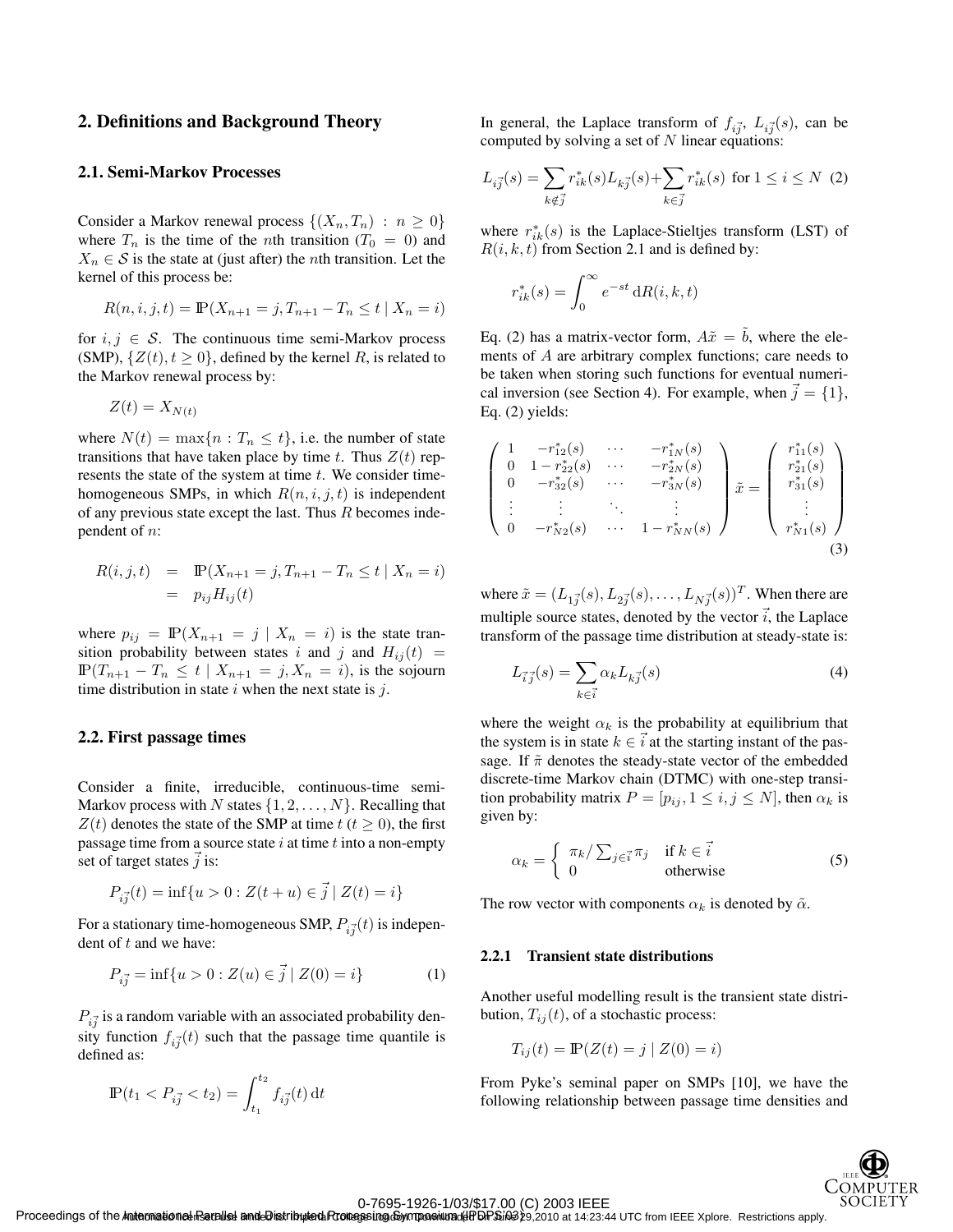transient state distributions, in Laplace form:

$$
T_{ij}^*(s) = \begin{cases} \frac{1}{s} \frac{1 - h_i^*(s)}{1 - L_{ii}(s)} & \text{if } i = j \\ L_{ij}(s) T_{jj}^*(s) & \text{if } i \neq j \end{cases}
$$
 (6)

where  $T_{ij}^*(s)$  is the Laplace transform of  $T_{ij}$  and  $h_i^*(s) =$  $\sum_j r_{ij}^*(s)$  is the LST of the sojourn-time distribution in state *i*. For multiple target states, this becomes:

$$
T_{i\vec{j}}^*(s) = \sum_{k \in \vec{j}} T_{ik}^*(s) = \frac{1}{s} \left( \Lambda_i \delta_{i \in \vec{j}} + \sum_{k \in \vec{j}, k \neq i} \Lambda_k L_{ik}(s) \right)
$$
\n(7)

where  $\Lambda_n = (1 - h_n^*(s))/(1 - L_{nn}(s))$  and  $\delta_B$  is 1 if condition *B* is true and 0 otherwise.

To construct  $T_{i\bar{j}}^{*}(s)$ , for a vector of target states  $\vec{j}$  we require  $2|\vec{j}| - 1$  passage time quantities,  $L_{ik}(s)$ , which can be computed from  $|\vec{j}|$  matrix calculations of the form of Eq. (3).

As for passage times, for multiple source states,  $\vec{i}$ , we weight the transient distributions accordingly:

$$
T_{\vec{i}\vec{j}}^*(s) = \sum_{k \in \vec{i}} \alpha_k T_{k\vec{j}}^*(s).
$$

## **3. Iterative Passage time Analysis**

In this section, we describe a passage time generation method that creates successively more accurate approximations to the SMP passage time quantity of Eq. (2).

The iterative passage time technique considers the *r*th transition passage time of the system,  $L_{i\vec{j}}^{(r)}(s)$ . This is the conditional probability density of the system being in any of the specified target states after *r* state transitions. The unconditioned passage time density,  $L_{i\vec{j}}(s)$ , is then obtained in the limit as  $r \to \infty$ . We calculate  $L_{i\vec{j}}^{(r)}(s)$  for a sufficiently high value of *r* to give an approximation to within a specified degree of accuracy.

This iterative method bears a loose resemblance to the wellknown *uniformization* technique [9, 8, 5] which can be used to generate transient-state distributions and passage time densities for Markov chains. However, as we are working with semi-Markov systems, there can be no *uniformizing* of the general distributions in the SMP. The general distribution information has to be maintained as precisely as possible throughout the process. We achieve this by using the representation technique described in Section 4.

Once an  $L_{i\vec{i}}(s)$  quantity has been created, it can be used to generate  $L_{\vec{i}}(s)$  passage times (c.f. Eq. (4)) or transient distributions (c.f. Eq. (7)).

## **3.1. Technical Description**

Recall the semi-Markov process, *Z*(*t*), of Section 2.2, where  $N(t)$  is the number of state transitions that have taken place by time *t*. We define the *r*th transition first passage time to be:

$$
P_{i\vec{j}}^{(r)} = \inf\{u > 0 : Z(u) \in \vec{j} \mid N(u) \le r, Z(0) = i\} \tag{8}
$$

which is the time taken to enter a state in  $\vec{j}$  for the first time having started in state *i* at time 0 and having undergone up to *r* state transitions.  $P_{i\vec{j}}^{(r)}$  is a random variable with associated probability density function,  $f_{i\vec{j}}^{(r)}(t)$ , which has Laplace transform  $L_{i\vec{j}}^{(r)}(s)$ .

 $L_{i\vec{j}}^{(r)}(s)$  is, in turn, the *i*th component of the vector

$$
\tilde{L}_{\vec{j}}^{(r)}(s) = (L_{1\vec{j}}^{(r)}(s), L_{2\vec{j}}^{(r)}(s), \dots, L_{N\vec{j}}^{(r)}(s))
$$

which may be computed as:

$$
\tilde{L}^{(r)}_{\vec{j}}(s) = U(I + U' + U'^2 + \dots + U'^{(r-1)})\,\tilde{e} \qquad (9)
$$

Here *U* is a matrix with elements  $u_{pq} = r_{pq}^*(s)$  and *U'* is a modified version of *U* with elements  $u'_{pq} = \delta_{p \notin \vec{j}} u_{pq}$ , where states in  $\vec{j}$  have been made absorbing. The column vector  $\tilde{e}$ has entries  $\tilde{e}_k = \delta_{k \in \vec{i}}$ .

We include the initial  $U$  term in Eq. (9) so as to generate cycle times for cases such as  $L_{ii}^{(r)}(s)$  which would otherwise register as 0, if U' were used instead.

From Eqs. (1) and (8):

$$
P_{i\vec{j}} = P_{i\vec{j}}^{(\infty)} \quad \text{and thus} \quad L_{i\vec{j}}(s) = L_{i\vec{j}}^{(\infty)}(s).
$$

Now,  $L_{i\bar{j}}^{(r)}(s)$  can be generalised to multiple source states  $\bar{i}$ using the normalised steady-state vector,  $\tilde{\alpha}$ , of Eq. (5):

$$
L_{\tilde{i}\tilde{j}}^{(r)}(s) = \tilde{\alpha} \tilde{L}_{\tilde{j}}^{(r)}(s)
$$
  
=  $(\tilde{\alpha}U + \tilde{\alpha}UU' + \tilde{\alpha}UU'^2 + ...$   
 $... + \tilde{\alpha}UU'^{(r-2)} + \tilde{\alpha}UU'^{(r-1)}) \tilde{e}$  (10)

The sum of Eq. (10) can be computed efficiently using sparse matrix-vector multiplications with a vector accumulator. At each step, the accumulator (initialised to  $\alpha U$ ) is postmultiplied by  $U'$  and  $\alpha U$  is added. The worst-case time

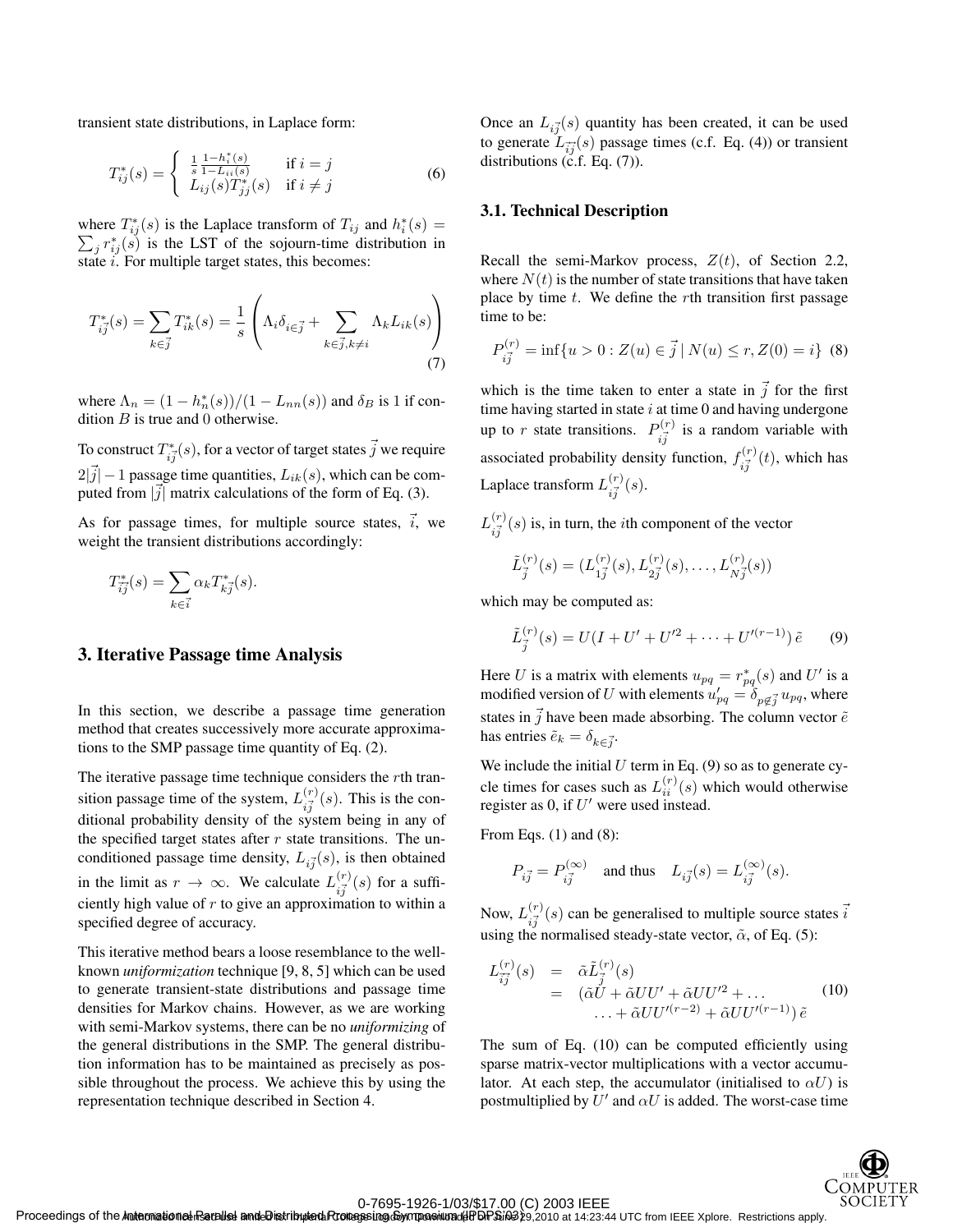complexity for this sum is  $O(N^2r)$  versus the  $O(N^3)$  of typical matrix inversion techniques.

Convergence of the sum in Eq. (10) is said to have occurred at a particular *r*, if for a given *s*-point:

$$
|\text{Re}(L_{\vec{i}\vec{j}}^{(r+1)}(s) - L_{\vec{i}\vec{j}}^{(r)}(s))| < \epsilon \text{ and}
$$
  
\n
$$
|\text{Im}(L_{\vec{i}\vec{j}}^{(r+1)}(s) - L_{\vec{i}\vec{j}}^{(r)}(s))| < \epsilon
$$
 (11)

where  $\epsilon$  is chosen to be a suitably small value (e.g. 10<sup>−8</sup>).

## **4 Laplace Transform Inversion**

The key to practical analysis of semi-Markov processes lies in the efficient representation of their generally distributed functions. Without care the structural complexity of the SMP can be recreated within the representation of the distribution functions. This is especially true with the manipulations performed in the iterative passage time calculation of Section 3.

Many techniques have been used for representing arbitrary distributions – two of the most popular being *phase-type distributions* and *vector-of-moments* methods. These methods suffer from, respectively, exploding representation size under composition and containing insufficient information to produce accurate answers after large amounts of composition.

As all our distribution manipulations take place in Laplacespace, we link our distribution representation to the Laplace inversion technique that we ultimately use. Our implementation supports two Laplace transform inversion algorithms: the Euler technique [2] and the Laguerre method [1] with modifications summarised in [6].

Both algorithms work on the same general principle of sampling the transform function  $L(s)$  at *n* points,  $s_1, s_2, \ldots, s_n$ and generating values of  $f(t)$  at *m* user-specified *t*-points  $t_1, t_2, \ldots, t_m$ . In the Euler inversion case  $n = km$ , where *k* typically varies between 15 and 50, depending on the accuracy of the inversion required. In the modified Laguerre case,  $n = 400$  and, crucially, is independent of m.

The choice of inversion algorithm depends on the characteristics of the density function  $f(t)$ . If the function is continuous, and has continuous derivatives (i.e. it is "smooth") then the Laguerre method can be used. If, however, the density function or its derivatives contain discontinuities – for example if the system exclusively contains transitions with deterministic or uniform holding-time distributions – then the Euler method must be employed.

Whichever inversion algorithm is used, it is important to note that calculating  $s_i$ ,  $1 \leq i \leq n$  and storing all the distribution transform functions, sampled at these points, will be sufficient to provide a complete inversion. Storing our distribution functions in this way has three main advantages. Firstly, the function has constant storage space, independent of the distribution-type. Secondly, each distribution has, therefore, the same constant storage even after composition with other distributions. Finally, the function has sufficient information about a distribution to determine the required passage time or transient density (and no more).

Our implementation employs a distributed master-slave architecture similar to that of the Markovian passage time calculation tool of [6]. The master processor computes in advance the values of *s* at which it will need to know the value of  $L_{\vec{i}}(s)$  in order to perform the inversion. The *s*-values are then placed in a global work-queue to which the slave processors make requests. On making a request slave processors are assigned the next available *s*-value and use this to construct the matrices *U* and *U* . The iterative algorithm is then applied to calculate the truncated sum of Eq. (10) for that *s*-value. The result is returned to the master and cached (both in memory and on disk so that all computation is checkpointed), and once all values have been computed and returned, the final Laplace inversion calculations are made by the master. The resulting *t*-points can then be plotted on a graph. As inter-slave communication is not required, the algorithm exhibits excellent scalability (see Section 5.3.3).

## **5. Distributed System Modelling**

We demonstrate the SMP analysis techniques of the previous sections with a semi-Markov model of a distributed voting system. As there is a rich tradition of modelling distributed systems with stochastic Petri nets [4, 11], we propose and then make use of a semi-Markov extension of GSPNs to generate the model.

The model is specified in a semi-Markov stochastic Petri net (SM-SPN) formalism (outlined below) using an extension of the DNAmaca [7] Markov chain modelling language. From here, the semi-Markov state space is generated and we extract passage time densities, cumulative distribution functions and transient distributions.

## **5.1. Semi-Markov Stochastic Petri Nets**

Semi-Markov stochastic Petri nets are extensions of GSPNs [3], which can handle arbitrary state-dependent



0-7695-1926-1/03/\$17.00 (C) 2003 IEEE Proceedings of the Anternationel Ratallst and Distributed Romagsing Composition of PDPS 08 29,2010 at 14:23:44 UTC from IEEE Xplore. Restrictions apply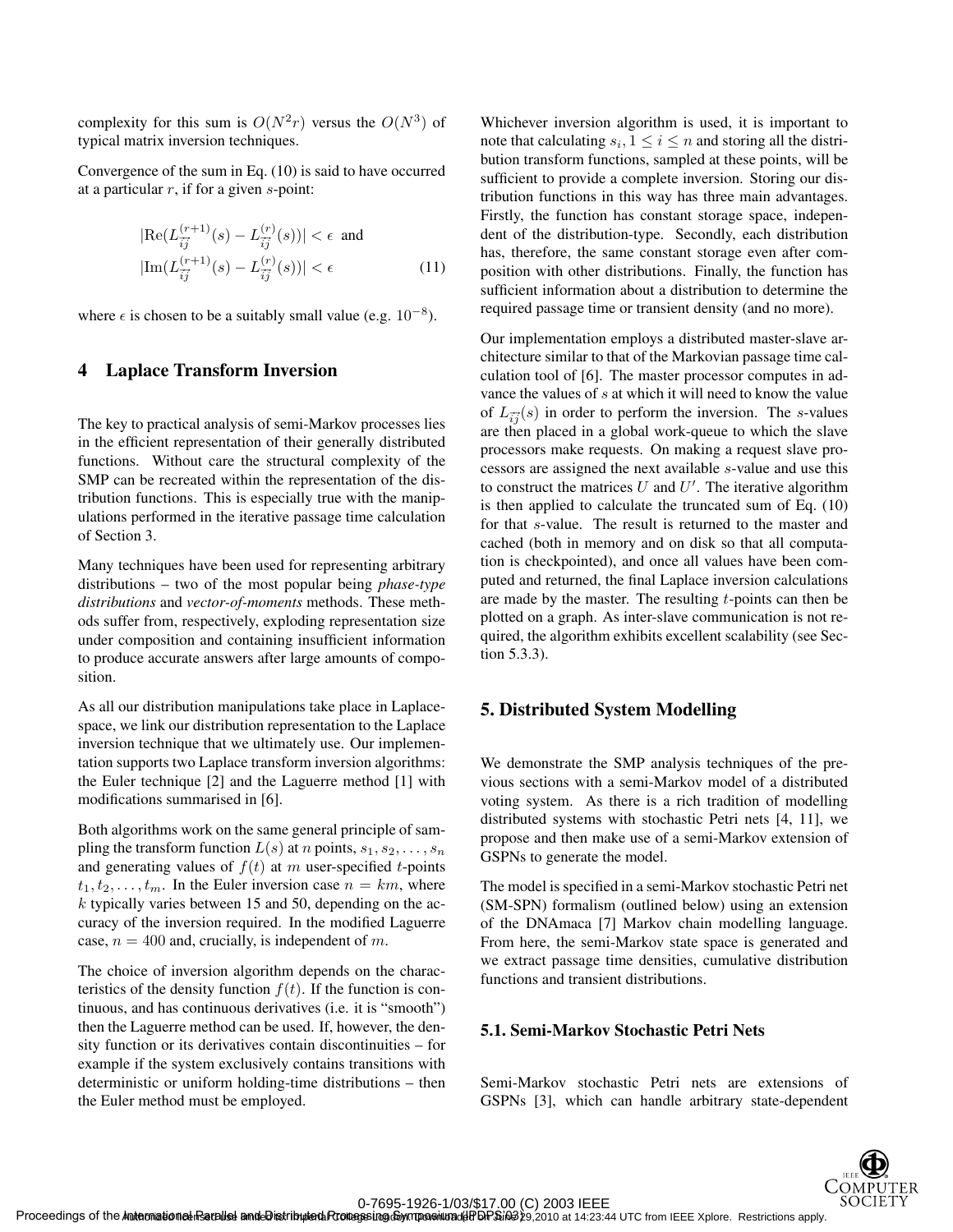holding-time distributions and which generate an underlying semi-Markov process rather than a Markov process. Formally a SM-SPN consists of a 4-tuple, (*PN,P, W, D*), where:

- $PN = (P, T, I^-, I^+, M_0)$  is the underlying Place-Transition net. *P* is the set of places, *T*, the set of transitions,  $I^{+/-}$  are the forward and backward incidence functions describing the connections between places and transitions and  $M_0$  is the initial marking.
- $P: T \times M \rightarrow \mathbb{Z}^+$ , denoted  $p_t(m)$ , is a statedependent priority function for a transition.
- $W: T \times \mathcal{M} \rightarrow \mathbb{R}^+$ , denoted  $w_t(m)$ , is a markingdependent weight function for a transition, to allow implementation of probabilistic choice.
- $\mathcal{D}: T \times \mathcal{M} \rightarrow (\mathbb{R}^+ \rightarrow [0,1]),$  denoted  $d_t(m)$ , is a marking-dependent cumulative distribution function for the firing-time of a transition.

In the above  $M$  is the set of all reachable markings for a given net. Further, we define the following general netenabling functions:

- $\mathcal{E}_N$  :  $\mathcal{M} \to P(T)$ , a function that specifies netenabled transitions from a given marking.
- $\mathcal{E}_P$  :  $\mathcal{M} \to P(T)$ , a function that specifies priorityenabled transitions from a given marking.

The net-enabling function,  $\mathcal{E}_N$ , is defined in the usual way for standard Petri nets: if all preceding places have occupying tokens then a transition is net-enabled. Similarly, we define the more stringent priority-enabling function,  $\mathcal{E}_P$ . For a given marking,  $m$ ,  $\mathcal{E}_P(m)$  selects only those net-enabled transitions that have the highest priority, i.e. :

$$
\mathcal{E}_P(m) = \{t \in \mathcal{E}_N(m) : \\ p_t(m) = \max\{p_{t'}(m) : t' \in \mathcal{E}_N(m)\}\}
$$

Now for a given priority-enabled transition,  $t \in \mathcal{E}_P(m)$ , there is a probability that it will actually fire after a delay sampled from its firing distribution,  $d_t(m)$ :

$$
\mathbb{P}(t \in \mathcal{E}_P(m) \text{ fires}) = \frac{w_t(m)}{\sum_{t' \in \mathcal{E}_P(m)} w_{t'}(m)}
$$

Note that the choice of which priority-enabled transition is fired in any given marking is made by a probabilistic selection based on transition weights, and is not a race condition based on finding the minimum of samples extracted from firing time distributions. This mechanism enables the underlying reachability graph of the SM-SPN to be mapped directly onto a semi-Markov chain.

The marking-dependence of the weights and distributions does, in fact, allow us to translate SPNs and GSPNs into the SM-SPN paradigm in a straightforward manner, but that translation is not within the scope of this paper.

## **5.2. A Distributed Voting System**



**Fig. 1.** A queueing model of a voting system

Fig. 1 shows the distributed components of a voting system with breakdowns and repairs, which we will use to generate a semi-Markov model. A voting agent queues to vote in the buffer; then, as a polling unit becomes free, it can receive the agent's vote and the agent can be marked as having voted. The polling unit contacts all the currently operational central voting units to register votes with all of them; this is done in order to prevent multiple vote fraud and to provide fault tolerance through redundancy. The polling unit then becomes available to receive another voting agent.

The semi-Markov stochastic Petri net for this system is shown in Fig. 2. Voting agents vote asynchronously, moving from place  $p_1$  to  $p_2$  as they do so. A restricted number of polling units which receive their votes transit  $t_1$  from place  $p_3$  to place  $p_4$ . At  $t_2$ , the vote is registered with as many central voting units as are currently operational in  $p_5$ .

The system is considered to be in a failure mode if either all the polling units have failed and are in  $p<sub>7</sub>$  or all the central voting units have failed and are in  $p<sub>6</sub>$ . If either of these complete failures occur, then a high priority repair is performed, which resets the failed units to a fully operational state. If some but not all the polling or voting units fail, they attempt self-recovery. The system will continue to function as long as at least one polling unit and one voting unit remain operational.

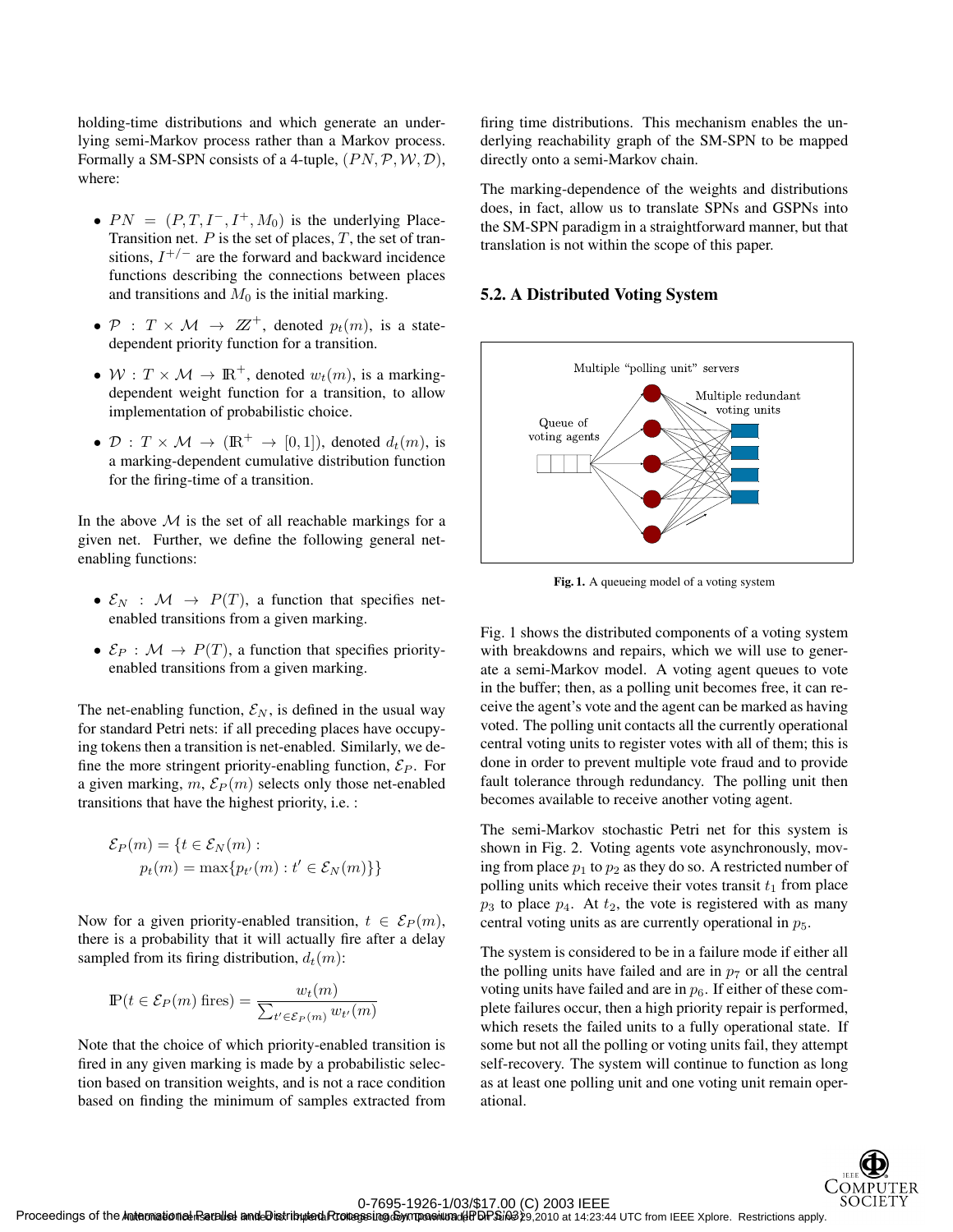

**Fig. 2.** A semi-Markov stochastic Petri net of the voting system

```
\transition{t5}{
  \{\text{condition}\} > MM-1}
  \action{
    next-p3 = p3 + MM;next-<sub>2</sub> p7 = p7 - MM;}
  \weight{1.0}
  \priority{2}
  \sojourntimeLT{
    return (0.8 * uniformLT(1.5, 10, s)+ 0.2 * erlangLT(0.001,5,s));
  }
}
```
**Fig. 3.** Excerpt from specification of voting example, showing definition of transition *t*5.

This example is defined in full as a DNAmaca specification [7], an excerpt of which is shown in Fig. 3. This defines transition  $t_5$ , saying that it:

- *•* is enabled when place *p*<sup>7</sup> has greater than *MM −* 1 tokens in it.
- removes *MM* tokens from place  $p_7$  and adds *MM* tokens to place  $p_3$ , when fired.
- *•* has a weight 1*.*0 (used to define probabilistic choice between transitions when two or more are concurrently enabled).
- *•* has a priority of 2, which will enable it above other transitions which would otherwise be structurally enabled but have a lower priority.
- *•* is given a firing distribution which, with probability 0.8, is a uniform distribution or, with probability 0.2,

| System | CC  |    | NN | <b>States</b> |
|--------|-----|----|----|---------------|
|        | 18  |    | 3  | 2061          |
|        | 60  | 25 |    | 106,540       |
| 2      | 100 | 30 |    | 249,760       |
| 3      | 125 | 40 |    | 541,280       |
| 4      | 150 | 40 | 5  | 778,850       |
| 5      | 175 | 45 |    | 1,140,050     |

**Tab. 1.** Different configurations of the voting system as used to present results

is an Erlang distribution. The Laplace transform *g∗*(*s*) for this firing time distribution is:

$$
0.8 \times uniformLT(1.5, 10, s) +
$$
  

$$
0.2 \times erlangLT(0.001, 5, s)
$$

where

$$
uniformLT(a, b, s) = \frac{e^{-as} - e^{-bs}}{s(b - a)}
$$

and

$$
erlangLT(\lambda, n, s) = \left(\frac{\lambda}{\lambda + s}\right)^n
$$

In general, any arbitrary Laplace transform function can be specified as a firing distribution using the \sojourntimeLT{...} pragma.

*.*

## **5.3. Results**

In this section, we compute passage time quantities for the time taken for a number of voters to pass from place  $p_1$ to  $p_2$  (a voter throughput quantity), as well as for the time taken for a fully operational system to enter a failure mode (i.e. when  $MM$  polling units fail in place  $p_7$  or when  $NN$ central voting units fail in place  $p_6$ ). We also extract simple reliability quantiles from cumulative distributions of the passage times, and transient measures for the voter throughput passage.

For the voting system described in Fig. 2, Table 1 shows how the size of the underlying SMP varies according to the configuration of the variables *CC*, *MM*, and *NN*, which are the number of voters, polling units and central voting units, respectively.

#### **5.3.1 Example passage time distributions**

Fig. 4 shows the density of the time taken for the passage of 175 voters from place  $p_1$  to  $p_2$  in system 5 as computed

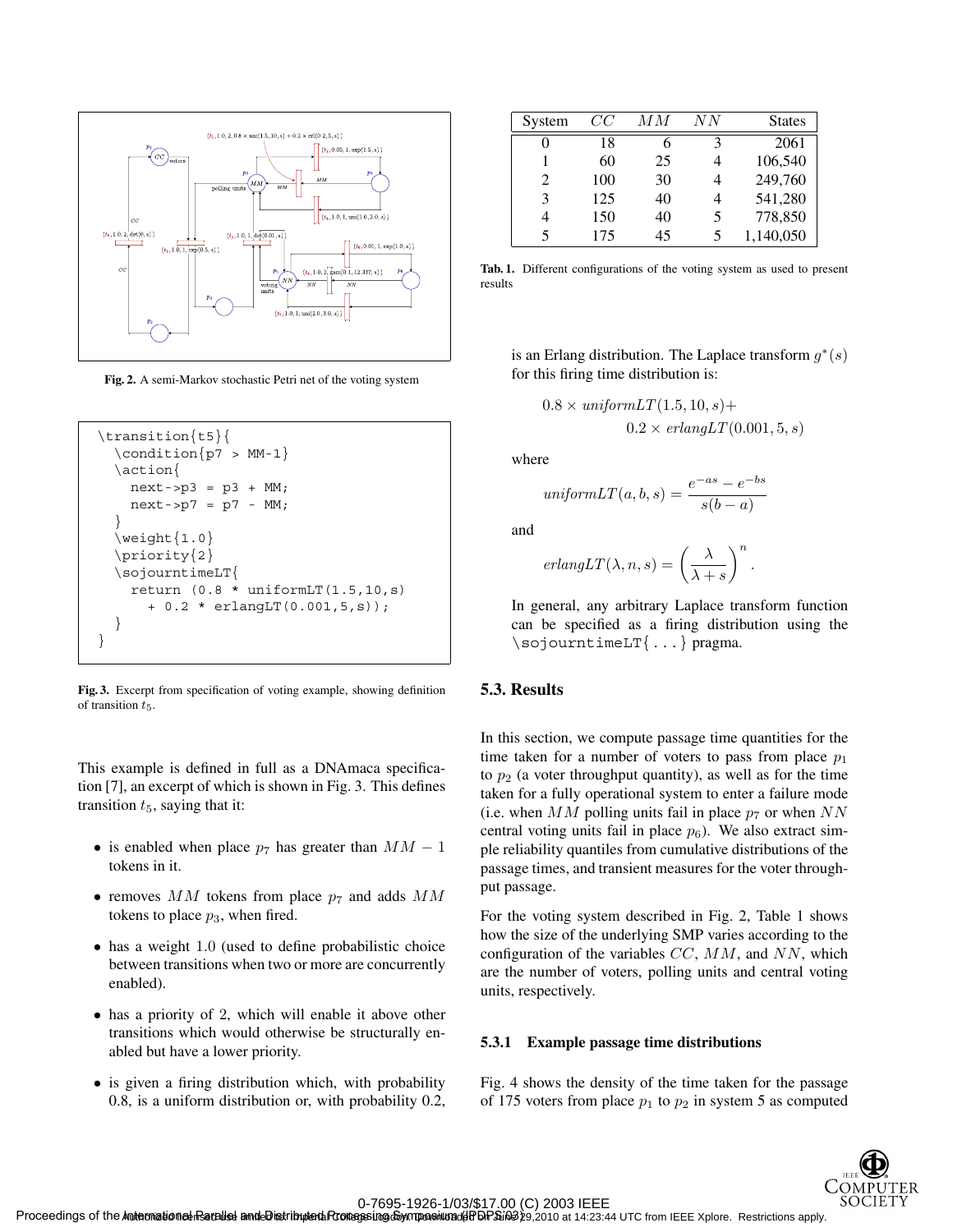

**Fig. 4.** Analytic and simulated density for the time taken to process 175 voters in system 5 (1.1 million states).



**Fig. 5.** Cumulative distribution function for the time taken to process 175 voters in system 5 (1.1 million states).



**Fig. 6.** Analytic and simulated density for failure mode passage in system 0 (2061 states).

by both our (truncated) iterative technique and by simulation. The close agreement provides mutual validation of the analytical method, with its numerical approximation, and the simulation. It is interesting that, qualitatively, the density appears close to Normal. Certainly, the passage time random variable is a (weighted) sum of a large number of independent random variables, but these are, in general, not identically distributed.

Fig. 5 shows a cumulative distribution for the same passage as Fig. 4. This is easily obtained by inverting the Laplace transform  $L_{\vec{i}\vec{j}}(s)/s$ ; it allows us to extract response time quantiles, for instance:

IP(system 5 processes 175 voters in under  $440s$ ) = 0.9858

Fig. 6 shows analytic and simulated results for the time to complete failure in an initially fully operational voting system. It is produced for a much smaller system (2061 states) as the probabilities for the larger systems were so small that the simulator was not able to register any meaningful distribution for the quantity without using rare-event techniques. As we wanted to validate the passage time algorithm, we reduced the number of states so that the simulator would register a density. Examining very-low-probability events is an excellent example of where analytical techniques outperform simulations that would take many hours or even days to complete.

#### **5.3.2 Example transient distribution**



**Fig. 7.** Transient and steady-state values in system 0, for the transit of 5 voters from the initial marking to place *p*2

We can use the transformation of Eq.  $(7)$  to generate transient distributions from passage time densities. Fig. 7 shows the transient distribution for the transit of five voters from place  $p_1$  to  $p_2$ . As expected, the transient distribution tends towards its steady-state value as  $t \to \infty$ .



0-7695-1926-1/03/\$17.00 (C) 2003 IEEE